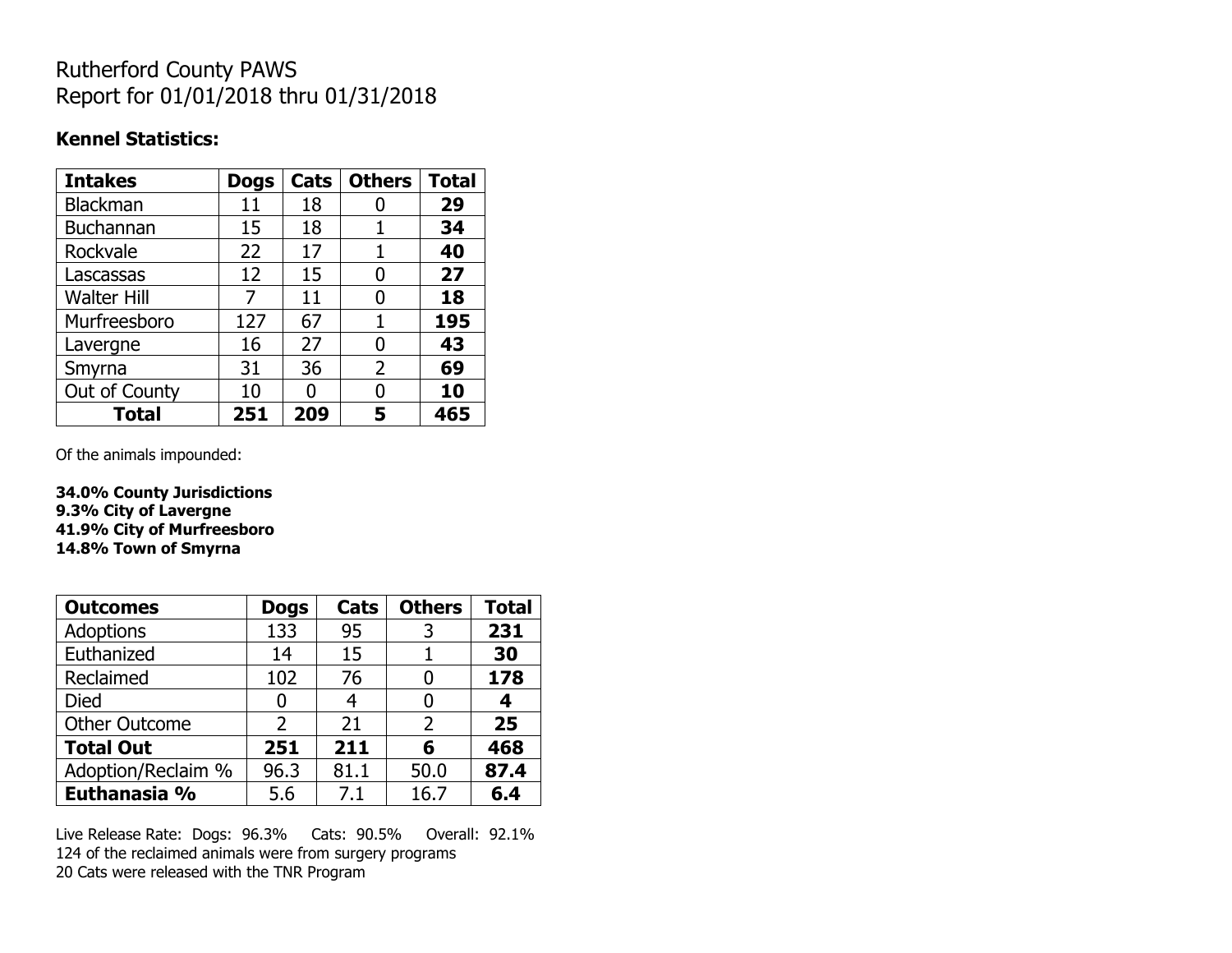Animals left in shelter on 01/31/2018: 87

1952 People visited the shelter looking for a lost /new pet.

1735 Logged calls/voice mails for the month.

### **Activity Report by Jurisdiction:**

| Zones        | <b>Calls Received</b> | Calls Completed |
|--------------|-----------------------|-----------------|
| Blackman     | 180                   | 183             |
| Buchannan    | 105                   | 108             |
| Lavergne     | 184                   | 193             |
| Lascassas    | 114                   | 117             |
| Murfreesboro | 510                   | 516             |
| Rockvale     | 197                   | 201             |
| Smyrna       | 166                   | 169             |
| Walter Hill  | 99                    | 100             |
| Out of Area  | 13                    | 13              |
| <b>Total</b> | 1568                  | 1600            |

45.2% County Jurisdictions 11.7% City of Lavergne 32.5% City of Murfreesboro 10.6% Town of Smyrna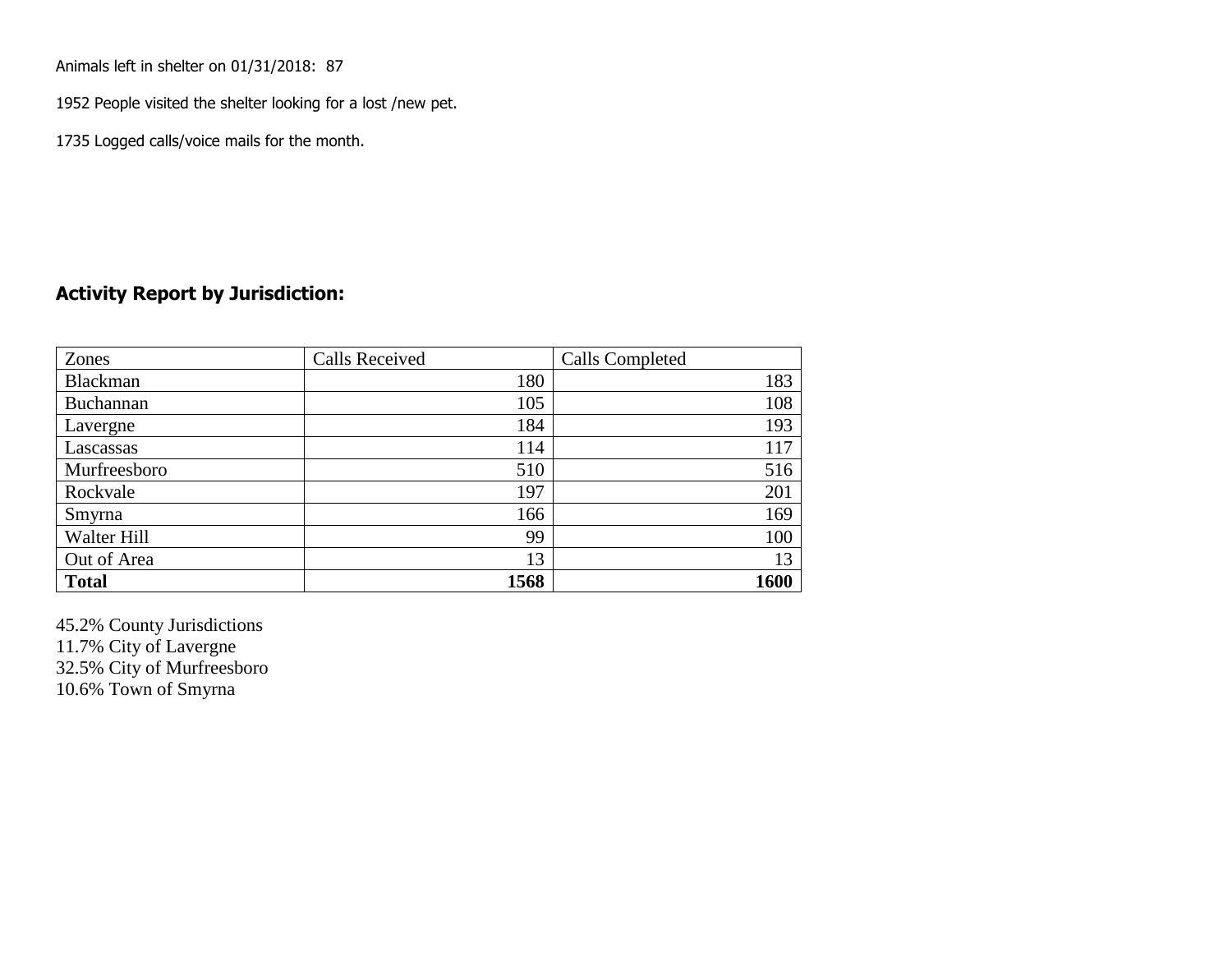# **Mileage:**

| <b>Officer</b> | <b>Miles</b> |
|----------------|--------------|
| 423            | 1450         |
| 425            | 1022         |
| 426            | 1869         |
| 427            | 1122         |
| 428            | 1385         |
| 429            | 125          |
| 430            | 821          |
| 431            | 417          |
| 432            | 1731         |
| 437            | 1067         |
|                |              |
|                |              |
|                |              |
|                |              |
|                |              |
|                |              |
|                |              |
| <b>Total</b>   | 11008        |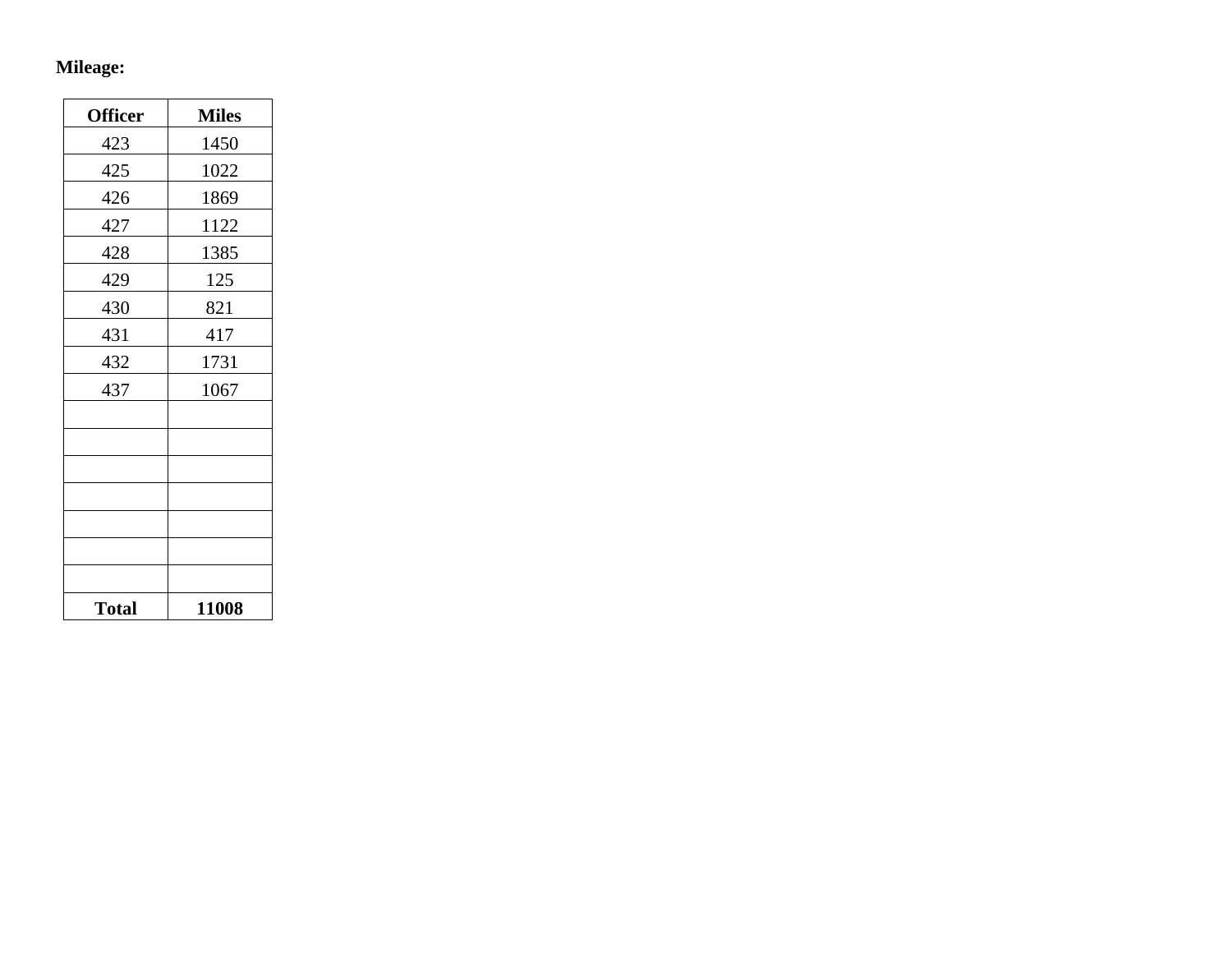## Fiscal Year-to-Date Report 07/01/2017 thru 01/31/2018

### **Kennel Statistics:**

| <b>Intakes</b>     | <b>Dogs</b> | Cats | <b>Others</b> | <b>Total</b> |
|--------------------|-------------|------|---------------|--------------|
| Blackman           | 138         | 132  | 7             | 277          |
| <b>Buchannan</b>   | 105         | 92   | 19            | 216          |
| Rockvale           | 117         | 183  | 12            | 312          |
| Lascassas          | 89          | 220  | 8             | 317          |
| <b>Walter Hill</b> | 57          | 110  | 1             | 168          |
| Murfreesboro       | 841         | 990  | 68            | 1899         |
| Lavergne           | 185         | 225  | 9             | 419          |
| Smyrna             | 244         | 397  | 27            | 668          |
| Out of County      | 44          | 23   |               | 68           |
| <b>Total</b>       | 1820        | 2372 | 152           | 4344         |

Of the animals impounded since July 01:

**31.2% County Jurisdictions 9.7% City of Lavergne**

**43.7% City of Murfreesboro**

**15.4% Town of Smyrna**

| <b>Outcomes</b>      | <b>Dogs</b> | Cats | <b>Others</b> | <b>Total</b> |
|----------------------|-------------|------|---------------|--------------|
| <b>Adoptions</b>     | 1015        | 1285 | 57            | 2357         |
| Euthanized           | 139         | 186  | 24            | 349          |
| Reclaimed            | 643         | 358  | 3             | 1004         |
| Died                 | 14          | 97   | q             | 120          |
| <b>Other Outcome</b> | 17          | 508  | 66            | 591          |
| <b>Total Out</b>     | 1828        | 2434 | 159           | 4421         |
| Adoption/Reclaim %   | 90.7        | 67.5 | 37.7          | 76.0         |
| Euthanasia %         | 7.6         | 7.7  | 15.1          | 7.9          |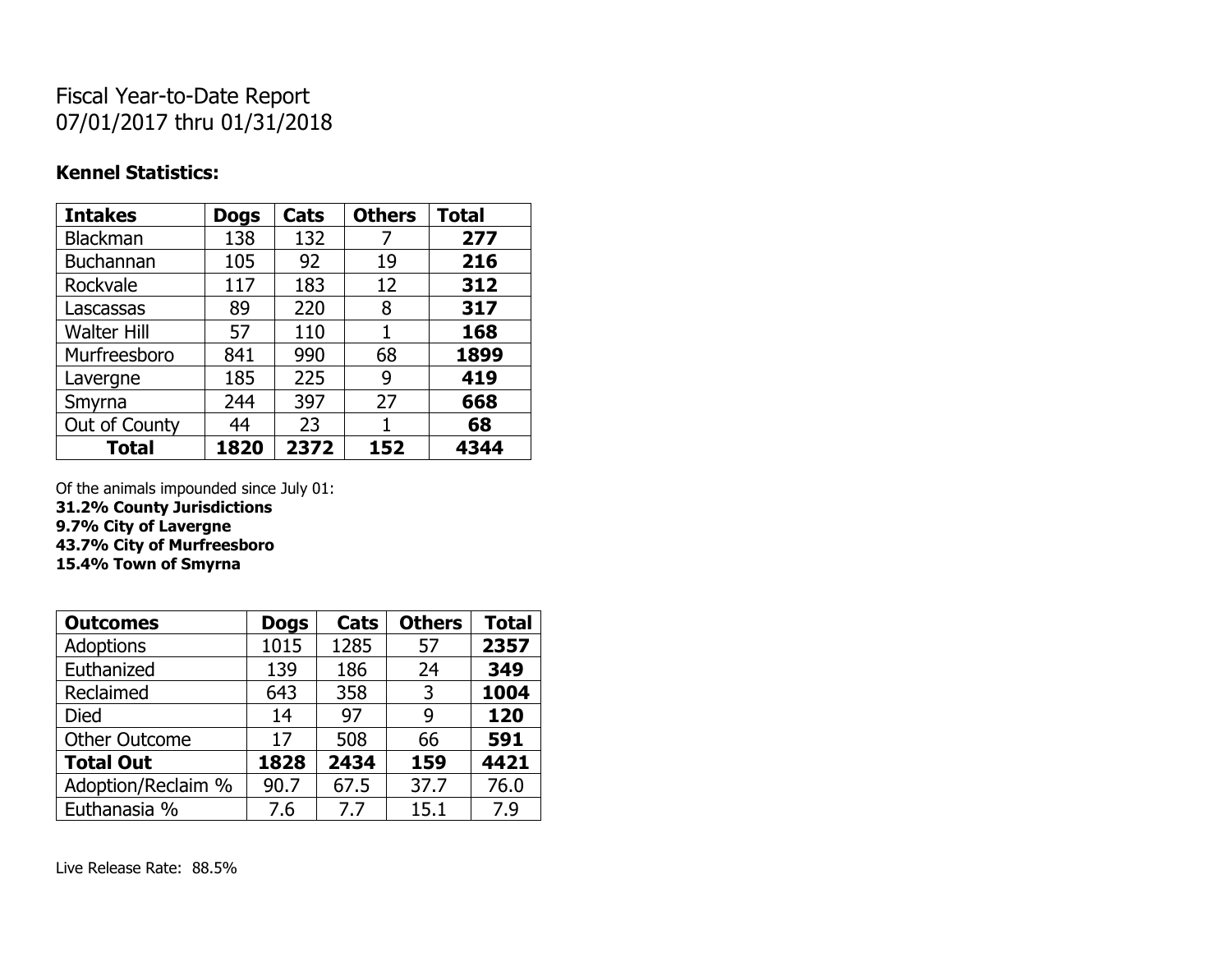12030 People have visited the shelter since July 01, 2017 looking for a lost /new pet.

13309 Logged calls/voice mails since July 01, 2017.

## **Activity Report by Jurisdiction:**

| Zones           | <b>Calls Received</b> | Calls Completed |
|-----------------|-----------------------|-----------------|
| <b>Blackman</b> | 1396                  | 1398            |
| Buchannan       | 899                   | 898             |
| Lavergne        | 1663                  | 1664            |
| Lascassas       | 887                   | 890             |
| Murfreesboro    | 4116                  | 4113            |
| Rockvale        | 1015                  | 1017            |
| Smyrna          | 1527                  | 1525            |
| Walter Hill     | 650                   | 649             |
| Out of Area     | 123                   | 123             |
| <b>Total</b>    | 12276                 | 12277           |

40.5% County Jurisdictions 13.6% City of Lavergne 33.5% City of Murfreesboro 12.4% Town of Smyrna